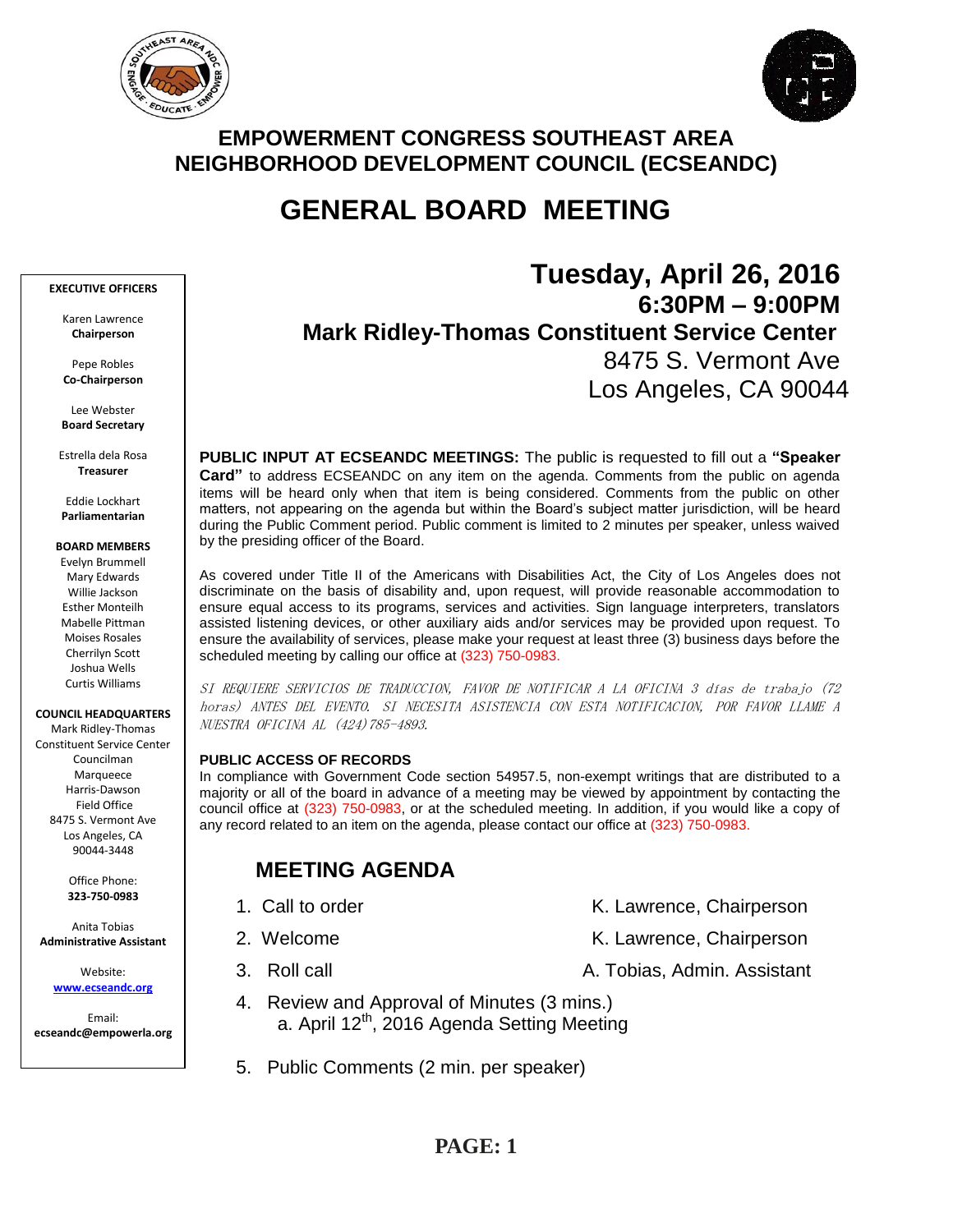- 6. Elected Officials and City Department Reports (5 min. each) a. Senior Lead Officers
	- b. Council Districts 8, 9, 15
	- c. Department of Neighborhood Empowerment (DONE)
- 7. New Business (40mins)
	- a. Presentation, Discussion and Board Motion regarding partnering with Councilman Marqueece Harris-Dawson for the "Memorial Day Veteran Resource Fair" on Saturday, May 28th, 2016, 9am – 1pm at the MRT Constituent Center – 8475 S. Vermont Ave., LA,CA 90044 **(NTE \$550 Anthony Anderson)**
	- b. Presentation by LA Sanitation regarding the "Clean Steps" program, followed by Q&A. **(Mr. Moore)**
	- c. Presentation, Discussion and Board Motion regarding Election for Region 9. **Candidate Registration Deadline** - April 12<sup>th</sup>, 2016 @ 4PM; **Election Day** – Saturday, June 11th, 2016 **Election Committee**: K. Lawrence –Chair, P. Robles – Co-Chair, L. Webster & C. Scott – Members
		- c1. Candidate Update
		- c2. Scheduling Election Outreach Events
		- c3. Purchasing Items or Airtime to advertise Election
		- c4. BUDGET Adjustment
	- d. Discussion and Board Motion for appointment of ECSEANDC Representation with the following Departments or Committees:
		- d1. DWP Ms. Scott
		- d2. LA Sanitation Ms. Lawrence
		- d3. Councilman Herb Wesson's NC Committee – Ms. Monteilh
	- e. Discussion and Board Motion regarding Thank You Cards for the attendees at our Councilman Brunch on Jan., 23<sup>rd</sup>, 2016. **(Ms. Monteilh and Ms. Lawrence)**
	- f. Discussion and Board Motion regarding purchasing a Flag and Standing Pole. **(Ms. Monteilh)**
	- g. Update and Discussion regarding NEW Email Addresses for Board (ie: Karen.Lawrence@ecseandc.org)
	- h. Discussion and Board Motion regarding 2015-2016 Budget **due by September 2015**:

h1. Self-Assessment Form

# **PAGE: 2**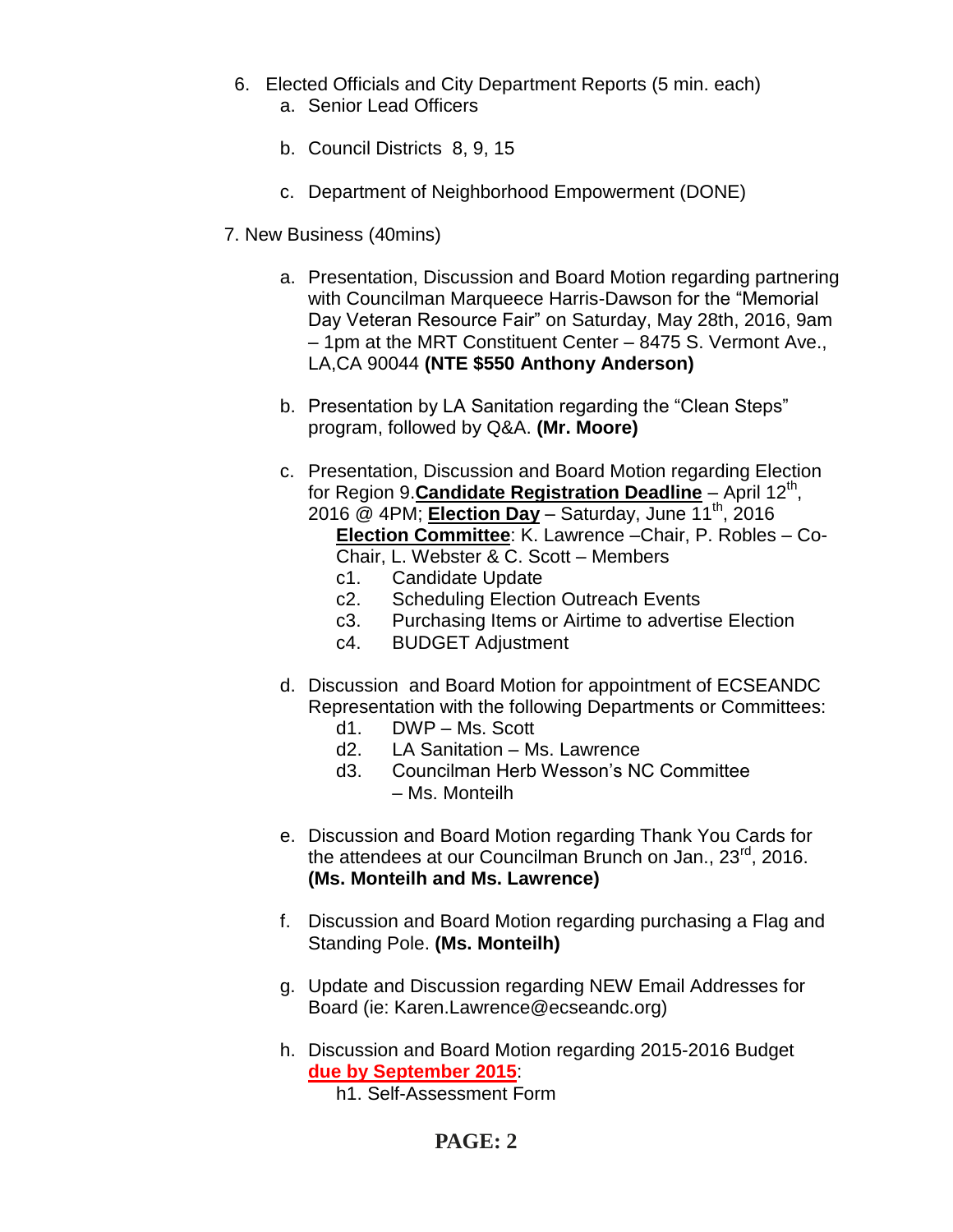- 8. Unfinished Business (5 min. per item)
	- a. Updates and Discussion regarding 7-11 Convenience Store "Letter of Support"; Board Approved on January 12<sup>th</sup>, 2016.
	- b. Updates and Discussion regarding the Tunnel in front of Figueroa Street School at 510 W. 111<sup>th</sup> St., LA, CA 90044. **(Ms. Monteilh and Ms. Lawrence)**
	- c. Update on "CD8 End of Term Grant" for \$15,000.00 awarded to the ECSEANDC for Beautification.

# **END OF ACTION ITEMS**

Committee Reports (2 min. per committee)

- a. Budget Committee Chair  **E. dela Rosa**
- b. Outreach Committee Chair **Daniel Committee Chair dance 1**
- c. Quality of Life Committee Chair Vacant
- d. Beautification Committee Chair Fame E. Monteilh
- e. Public Safety Committee Chair. E. Monteilh
- f. Youth/ Young Adults Comm. Chair Vacant
- 
- g. Land Use Committee Chair The Macant Chair Constant to Land Committee Chair The C. Scott h. Hospitality Committee Chair
- 
- 
- 
- 
- 
- -
	-
- 9. **Board Vacancy:** Discussion and Possible Board Vote (5 min.) Below are the ECSEANDC vacant board seats. Please See Bylaws for Duties & Responsibilities also Article 6 section 2E page 9. **VACANCY - a) Area Rep 1A**

## **b) Youth Representative**

- 10. Board Member Comments (5 min.)
- 11. Chair Closing Comments (3 min.)
- 12. Adjournment

## **ANNOUNCEMENTS**

*Neighboring Neighborhood Council Meetings:* o WATTS

- o Board Meeting: 2nd Tuesday of the month at 6:30pm, meeting location: watts senior citizen center; 1657 E. Century Blvd., Los Angeles, Ca 90002- 2987, office location and phone number:10221 Compton Ave. #203, Los Angeles, CA 90002 (323) 564-0260
- o HARBOR GATEWAY NORTH
- o Board Meeting: 4TH TUESDAY OF THE MONTH AT 7:00 PM, Meeting Location: 135th Street Elementary School 801 W. 135TH Street, Gardena, Ca 90247-2154, Office Location And Phone Number: PO Box 3723, Gardena, CA 90247, (310) 768-3853, <u>harborgatewaynorth.org وCOMMUNITY & NEIGHBORS FOR 9<sup>TH</sup> DISTRICT UNITY</u>
- o Board Meeting: 4th Friday Of The Month At 4:30 Pm, Meeting Location; Estelle Van Meter Center Sr. Center 606 E. 76th Street, Los Angeles,
- 90001-2802, office location and phone number; 7600 S. Avalon Blvd. Los Angeles, CA 90001, (323) 750-0496 o EMPOWERMENT CONGRESS SOUTHWEST AREA NDC
	- o Board Meeting: 3rd Monday of the month at 6:30 pm, Mark Ridley-Thomas Constituent Service Center 8475 S. Vermont Ave, Los Angeles 90044- 3448, office location and phone number; 8475 S. Vermont Ave, Los Angeles, CA 90044 – 3448, (323) 789-1434.
- o VOICES OF 90037
	- o Board Meeting: 4th Wednesday of the month at 6:30pm, meeting location: Normandie Avenue Elementary School, 4505 S Raymond Ave, Los Angeles CA 90037-2817, council contact information; (323) 299-0809
- o EMPOWERMENT CONGRESS CENTRAL AREA NDC
- o Board Meeting: 4th Monday of the month at 6:30 pm, meeting location; Amistad Plaza Apartment community room 6050 S. Western Avenue, Los Angeles, Ca 90047-1464, office location and phone number, 8475 S. Vermont Avenue, Los Angeles, CA 90044-3448, (323) 789-1449.
- EMPOWERMENT CONGRESS NORTH AREA NDC Board Meeting: 1<sup>ST</sup> Thursday of the month at 6:30 pm, meeting location, Expo Center Community Room. 2<sup>nd</sup> floor, 3980 So. Menlo Ave, Los Angeles, CA 90007.

# **NEXT ECSEANDC MEETING Tuesday May 10th, 2016 Time 6:30pm @ Judy Burton Tech School – 10101 S. Broadway, LA, CA 90003**

# **PAGE: 3**